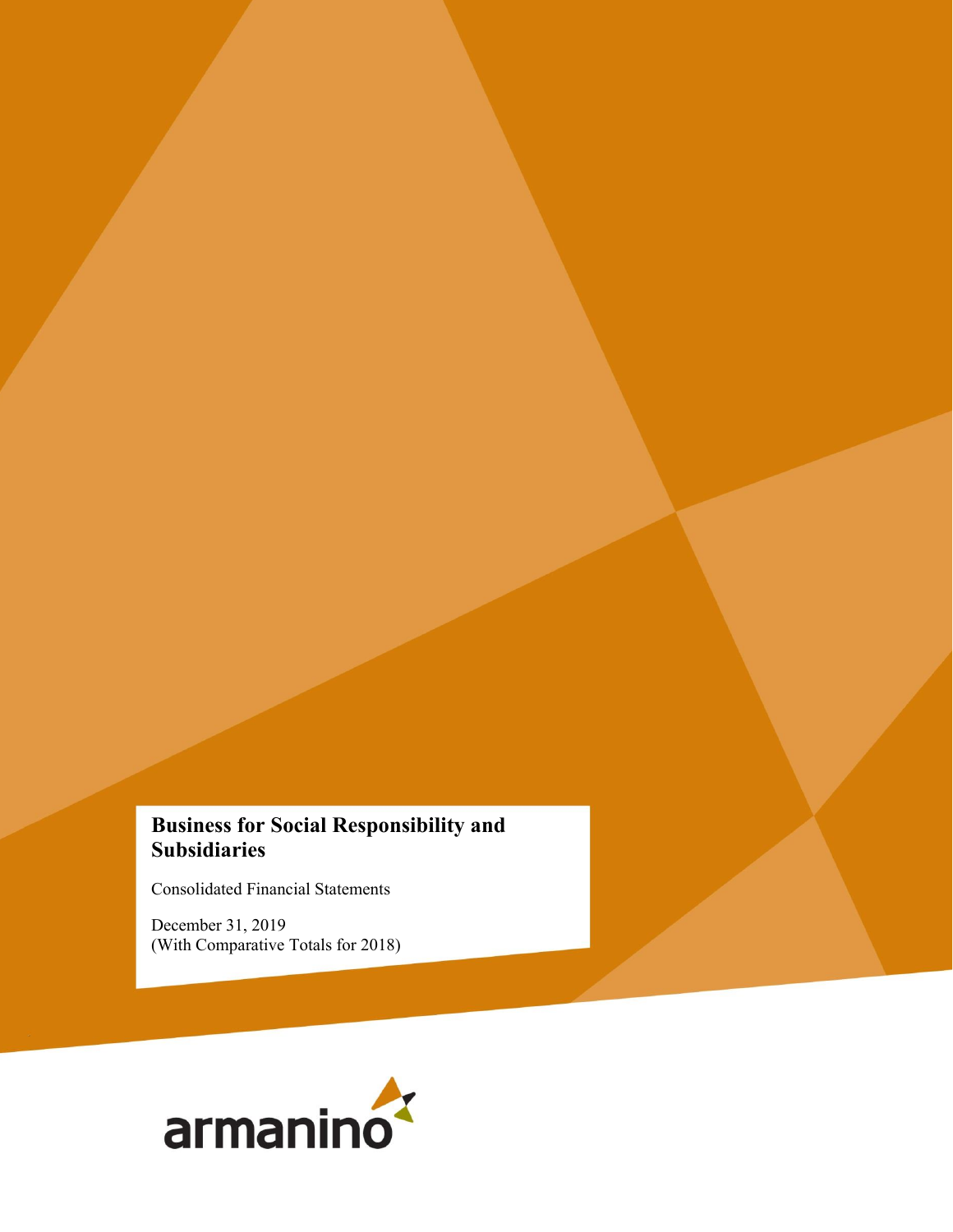### TABLE OF CONTENTS

|                                                      | Page No.       |
|------------------------------------------------------|----------------|
| Independent Auditor's Report                         | $1 - 2$        |
| <b>Consolidated Statement of Financial Position</b>  | 3              |
| <b>Consolidated Statement of Activities</b>          | $\overline{4}$ |
| <b>Consolidated Statement of Functional Expenses</b> | 5              |
| <b>Consolidated Statement of Cash Flows</b>          | 6              |
| Notes to Consolidated Financial Statements           | $7 - 15$       |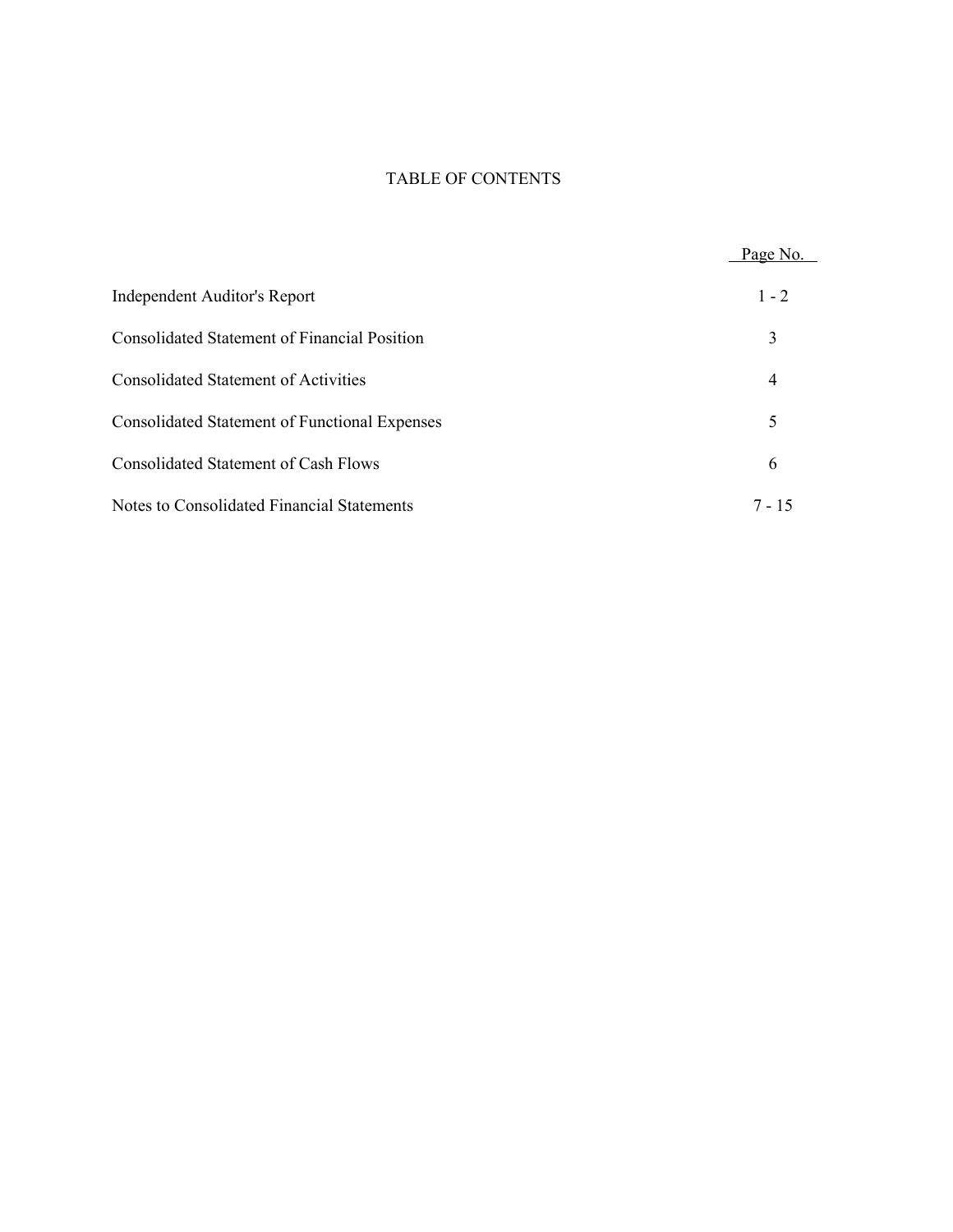

#### INDEPENDENT AUDITOR'S REPORT

To the Board of Directors Business for Social Responsibility and Subsidiaries San Francisco, California

We have audited the accompanying consolidated financial statements of Business for Social Responsibility and Subsidiaries (a Washington, DC Corporation), which comprise the consolidated statement of financial position as of December 31, 2019, and the related consolidated statements of activities, functional expenses, and cash flows for the year then ended, and the related notes to the consolidated financial statements.

#### **Management's Responsibility for the Financial Statements**

Management is responsible for the preparation and fair presentation of these consolidated financial statements in accordance with accounting principles generally accepted in the United States of America; this includes the design, implementation, and maintenance of internal control relevant to the preparation and fair presentation of consolidated financial statements that are free from material misstatement, whether due to fraud or error.

#### **Auditor's Responsibility**

Our responsibility is to express an opinion on these consolidated financial statements based on our audit. We conducted our audit in accordance with auditing standards generally accepted in the United States of America. Those standards require that we plan and perform the audit to obtain reasonable assurance about whether the consolidated financial statements are free from material misstatement.

An audit involves performing procedures to obtain audit evidence about the amounts and disclosures in the consolidated financial statements. The procedures selected depend on the auditor's judgment, including the assessment of the risks of material misstatement of the consolidated financial statements, whether due to fraud or error. In making those risk assessments, the auditor considers internal control relevant to the entity's preparation and fair presentation of the consolidated financial statements in order to design audit procedures that are appropriate in the circumstances, but not for the purpose of expressing an opinion on the effectiveness of the entity's internal control. Accordingly, we express no such opinion. An audit also includes evaluating the appropriateness of accounting policies used and the reasonableness of significant accounting estimates made by management, as well as evaluating the overall presentation of the consolidated financial statements.

We believe that the audit evidence we have obtained is sufficient and appropriate to provide a basis for our audit opinion.



An independent firm Armdependent mm<br>associated with Moore<br>Global Network Limited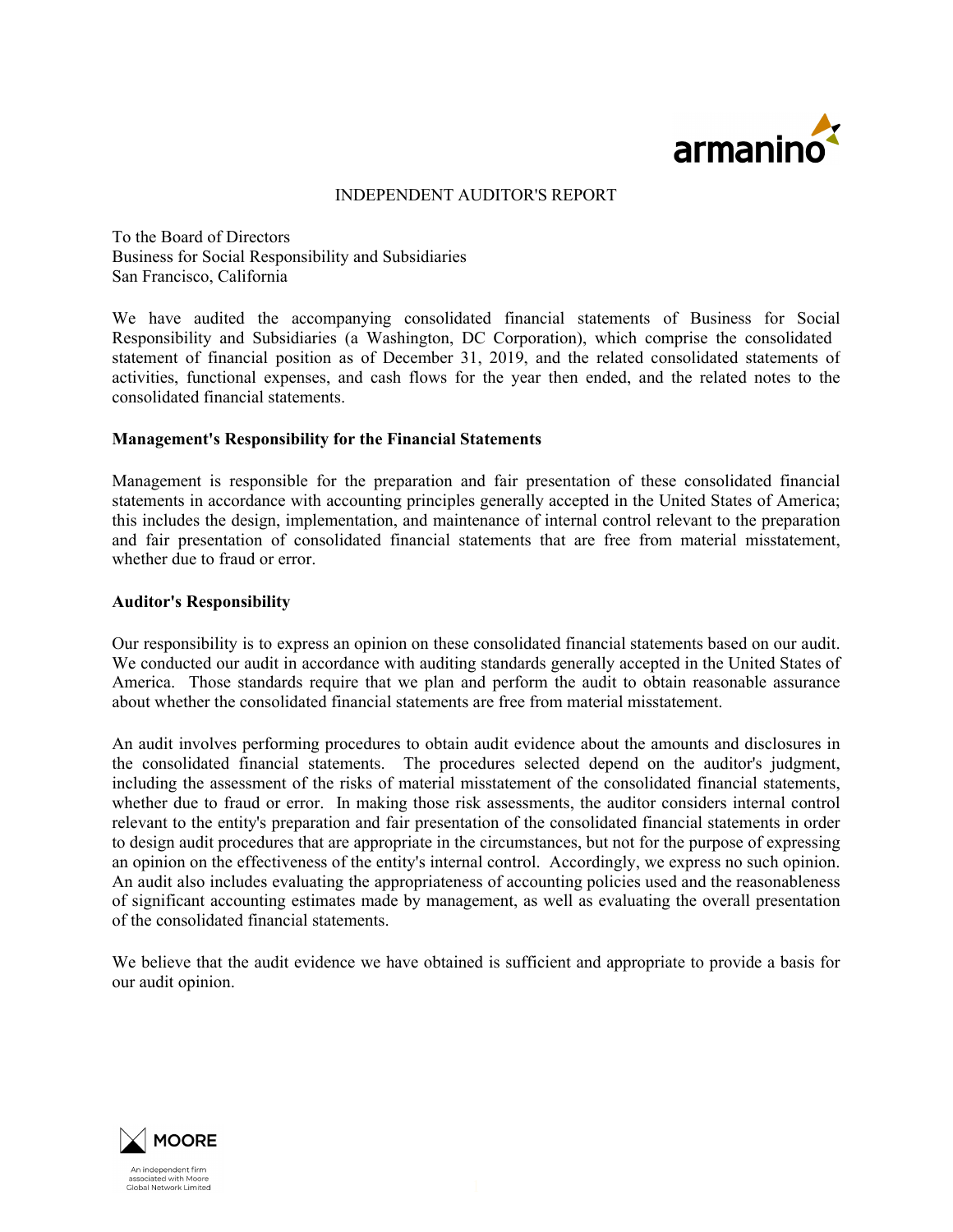#### **Opinion**

In our opinion, the consolidated financial statements referred to above present fairly, in all material respects, the financial position of Business for Social Responsibility and Subsidiaries as of December 31, 2019, and the changes in their net assets and their cash flows for the year then ended in accordance with accounting principles generally accepted in the United States of America.

#### **Change in Accounting Principle**

As described in Note 2 to the consolidated financial statements, Business for Social Responsibility and Subsidiaries has adopted ASU 2014-09, *Revenue from Contracts with Customers* (Topic 606) as well as ASU 2018-08, *Clarifying the Scope and the Accounting Guidance for Contributions Received and Contributions Made* (Topic 958). Our opinion is not modified with respect to these matters.

#### **Emphasis of Matter**

As described in Note 11, the World Health Organization declared the novel strain of coronavirus (COVID-19) a global pandemic on March 11, 2020 and recommended containment and mitigation measures worldwide. The ultimate financial impact impact and duration of these events cannot be reasonably estimated at this time. Our opinion is not modified with respect to that matter.

#### **Report on Summarized Comparative Information**

We have previously audited Business for Social Responsibility and Subsidiaries's 2018 consolidated financial statements, and our report dated April 5, 2019 expressed an unmodified opinion on those audited consolidated financial statements. In our opinion, the summarized comparative information presented herein as of and for the year ended December 31, 2018, is consistent, in all material respects, with the audited consolidated financial statements from which it has been derived.

armanino LLP

ArmaninoLLP San Francisco, California

April 1, 2020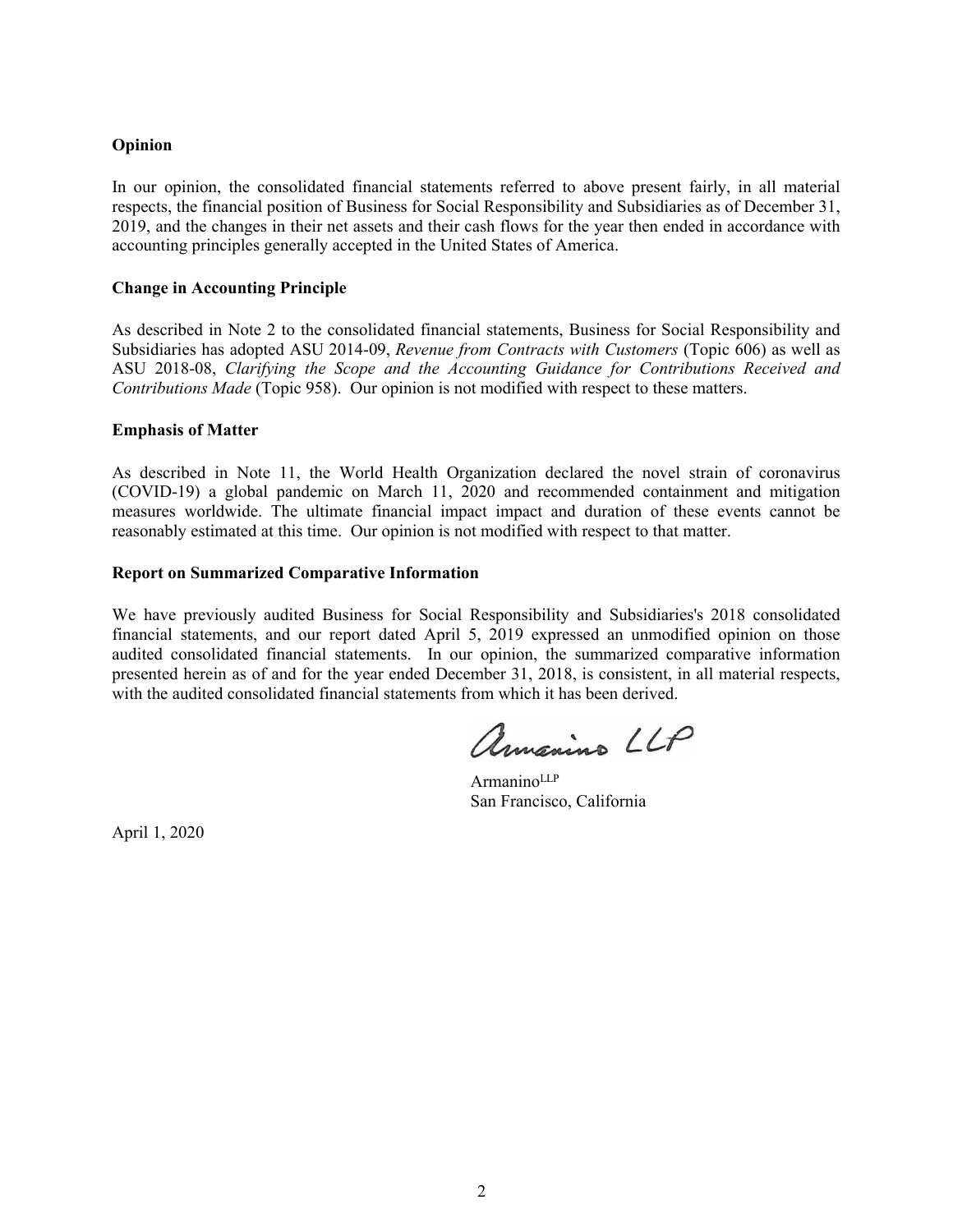# Business for Social Responsibility and Subsidiaries Consolidated Statement of Financial Position December 31, 2019 (With Comparative Totals for 2018)

|                                                                                                                                                                                                  | 2019                                     |                                                                           | 2018                                                                 |
|--------------------------------------------------------------------------------------------------------------------------------------------------------------------------------------------------|------------------------------------------|---------------------------------------------------------------------------|----------------------------------------------------------------------|
| <b>ASSETS</b>                                                                                                                                                                                    |                                          |                                                                           |                                                                      |
| Current assets                                                                                                                                                                                   |                                          |                                                                           |                                                                      |
| Cash and cash equivalents<br>Accounts and grants receivable, net<br>Prepaid expenses and other<br>Total current assets                                                                           | $\mathbb{S}$<br>12,065,203<br>16,410,896 | 3,952,919<br>$\mathbb{S}$<br>392,774                                      | 4,271,161<br>7,412,154<br>270,617<br>11,953,932                      |
| Accounts and grants receivable, net of current portion                                                                                                                                           |                                          | 761,999                                                                   | 839,279                                                              |
| Lease deposits<br>Fixed assets, net                                                                                                                                                              |                                          | 607,740<br>592,698                                                        | 730,387<br>519,745                                                   |
| Total assets                                                                                                                                                                                     | <u>18,373,333</u>                        |                                                                           | <u>14,043,343</u>                                                    |
| <b>LIABILITIES AND NET ASSETS</b>                                                                                                                                                                |                                          |                                                                           |                                                                      |
| <b>Current liabilities</b><br>Accounts payable<br>Accrued salaries and related benefits<br><b>Accrued liabilities</b><br>Deferred revenue<br>Deferred rent, current<br>Total current liabilities | \$<br>$\overline{1}1,501,461$            | 1,093,373<br><sup>\$</sup><br>1,334,064<br>495,408<br>8,479,373<br>99,243 | 769,233<br>1,610,342<br>979,704<br>6,040,770<br>115,889<br>9,515,938 |
| Long-term liabilities                                                                                                                                                                            |                                          |                                                                           |                                                                      |
| Deferred rent, non-current<br>Total long-term liabilities<br><b>Total liabilities</b>                                                                                                            | 11,887,093                               | 385,632<br>385,632                                                        | 367,460<br>367,460<br>9,883,398                                      |
| Net assets                                                                                                                                                                                       |                                          |                                                                           |                                                                      |
| Without donor restrictions                                                                                                                                                                       |                                          | (806, 248)                                                                | (148, 859)                                                           |
| With donor restrictions<br>Total net assets                                                                                                                                                      |                                          | 7,292,488<br>6,486,240                                                    | 4,308,804<br>4,159,945                                               |
| Total liabilities and net assets                                                                                                                                                                 | 18,373,333<br>P                          |                                                                           | 14,043,343                                                           |

The accompanying notes are an integral part of these consolidated financial statements.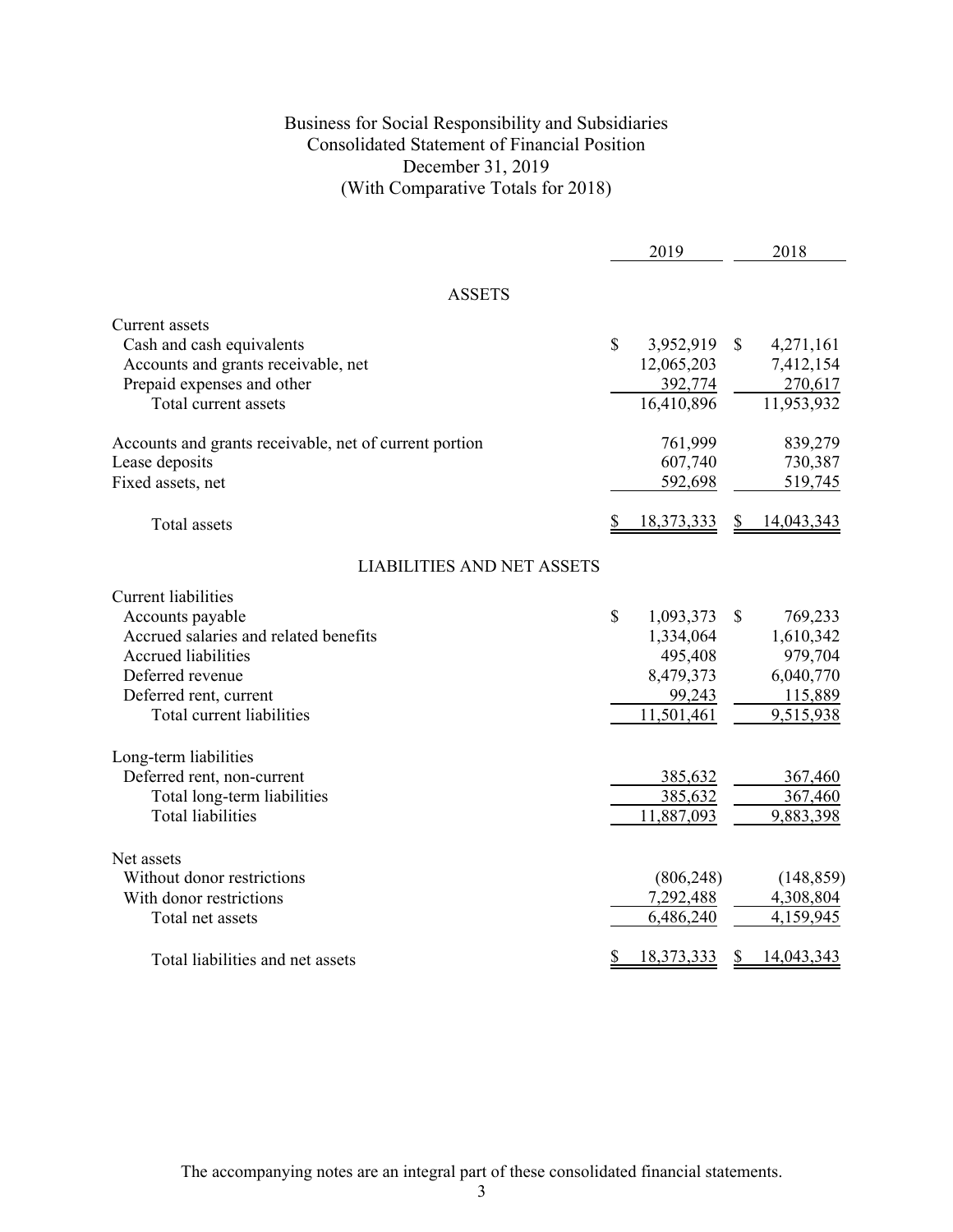# Business for Social Responsibility and Subsidiaries Consolidated Statement of Activities For the Year Ended December 31, 2019 (With Comparative Totals for 2018)

|                                                                               |                                  | 2019                       |               | 2018          |
|-------------------------------------------------------------------------------|----------------------------------|----------------------------|---------------|---------------|
|                                                                               | Without<br>Donor<br>Restrictions | With Donor<br>Restrictions | 2019<br>Total | 2018<br>Total |
| Support and revenues                                                          |                                  |                            |               |               |
| Consulting revenues                                                           | \$16,823,678                     | $\mathbb{S}$               | 16,823,678    | \$14,915,245  |
| Conferences and seminars                                                      | 1,045,668                        |                            | 1,045,668     | 1,419,329     |
| Membership dues                                                               | 5,896,989                        |                            | 5,896,989     | 5,434,454     |
| Government funded contracts                                                   | 1,139,532                        |                            | 1,139,532     | 1,440,359     |
| Foundation grants                                                             |                                  | 6,085,978                  | 6,085,978     | 3,076,212     |
| Contributions                                                                 | 5,710                            |                            | 5,710         | 249,418       |
| Interest income                                                               | 421                              |                            | 421           | 1,125         |
| Other income (loss)                                                           | (796)                            |                            | (796)         | 137,915       |
| In-kind revenue                                                               | 164,170                          |                            | 164,170       | 111,467       |
| Total support and revenues                                                    | 25,075,372                       | 6,085,978                  | 31,161,350    | 26,785,524    |
| Net assets released from restriction                                          | 3,102,294                        | (3,102,294)                |               |               |
| Total support and revenue                                                     | 28,177,666                       | 2,983,684                  | 31,161,350    | 26,785,524    |
| Functional expenses                                                           |                                  |                            |               |               |
| Program services                                                              | 23,772,406                       |                            | 23,772,406    | 21,828,260    |
| Support services                                                              | 5,000,420                        |                            | 5,000,420     | 5,261,121     |
| Total functional expenses                                                     | 28,772,826                       |                            | 28,772,826    | 27,089,381    |
| Change in net assets from operations                                          | (595, 160)                       | 2,983,684                  | 2,388,524     | (303, 857)    |
| Other nonoperating changes in net assets<br>Cumulative translation adjustment | (62, 229)                        |                            | (62, 229)     | (89, 722)     |
| Total other nonoperating changes in net<br>assets                             | (62, 229)                        |                            | (62, 229)     | (89, 722)     |
| Change in net assets                                                          | (657,389)                        | 2,983,684                  | 2,326,295     | (393, 579)    |
| Net assets (deficit), beginning of year                                       | (148, 859)                       | 4,308,804                  | 4,159,945     | 4,553,524     |
| Net assets (deficit), end of year                                             | (806, 248)                       | 7,292,488                  | 6,486,240     | 4,159,945     |

The accompanying notes are an integral part of these consolidated financial statements.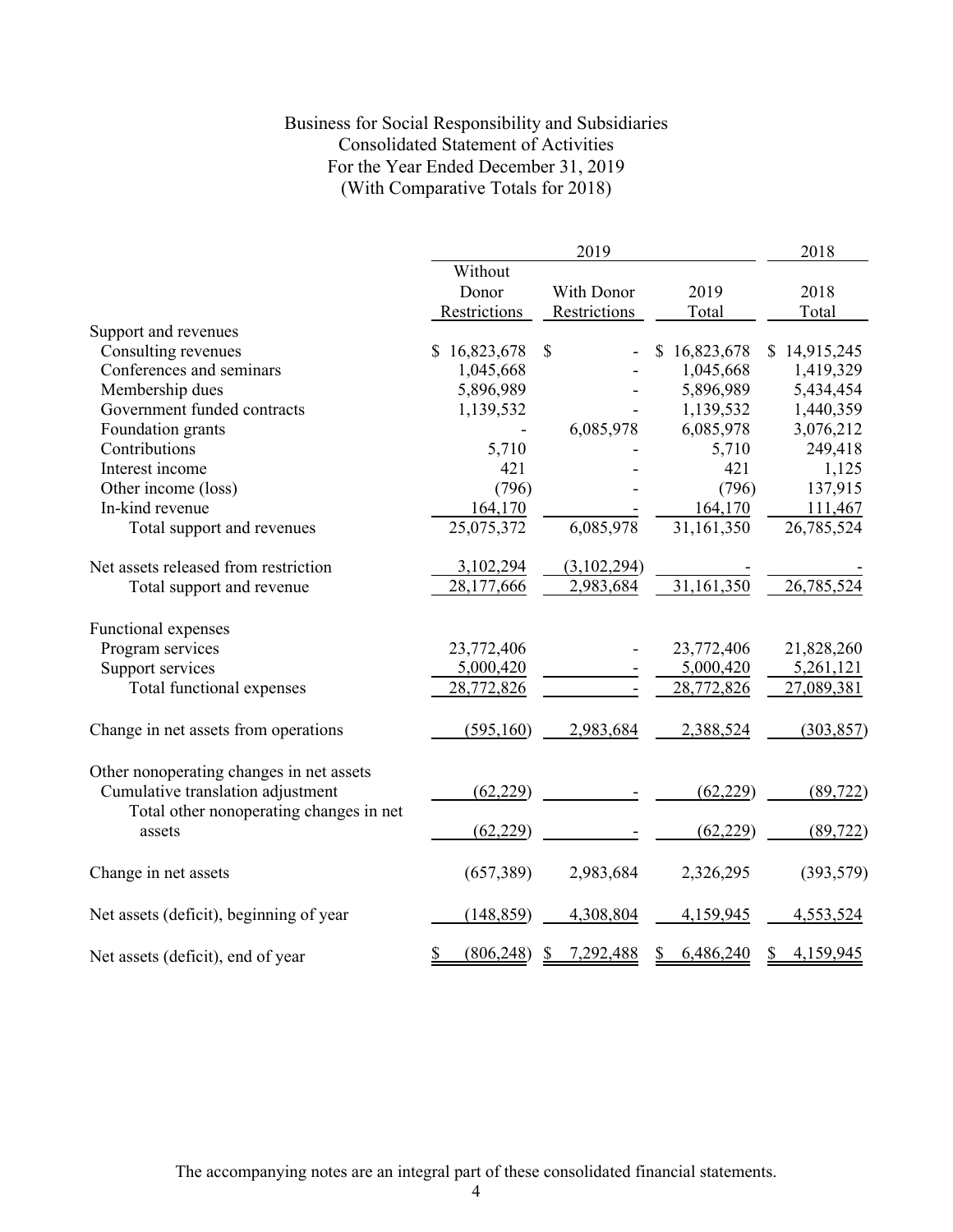# Business for Social Responsibility and Subsidiaries Consolidated Statement of Functional Expenses For the Year Ended December 31, 2019 (With Comparative Totals for 2018)

|                                   |                          |    |              |                          |      |                          |                  |             |            |                          |              |                      | Support     |            |       |            |
|-----------------------------------|--------------------------|----|--------------|--------------------------|------|--------------------------|------------------|-------------|------------|--------------------------|--------------|----------------------|-------------|------------|-------|------------|
|                                   |                          |    |              |                          |      |                          | Program Services |             |            |                          |              |                      | Services    |            |       |            |
|                                   | Climate                  |    |              | Inclusive                |      | Supply Chain             | Sustainability   | Women's     |            |                          | General      | <b>Total Program</b> | Management  | 2019       | 2018  |            |
|                                   | Change                   |    | Human Rights | Economy                  |      | Sustainability           | Management       | Empowerment | Conference | Membership               | Program      | Services             | and General | Total      | Total |            |
| Expenses                          |                          |    |              |                          |      |                          |                  |             |            |                          |              |                      |             |            |       |            |
| Salaries                          | 546,634                  | -8 | 729,544      | 278,730                  | - 85 | 361,836                  | 929,678          | 729,208     | 362,560    | 479,934                  | 1,288,156    | 11,706,280           | 2,094,467   | 13,800,747 |       | 13,272,252 |
| Payroll taxes and benefits        | 189,707                  |    | 284,229      | 102,135                  |      | 151,512                  | 291,288          | 368,513     | 138,904    | 197,150                  | 1,560,676    | 3,284,114            | 745,252     | 4,029,366  |       | 3,438,404  |
| Personnel recruiting/development  |                          |    |              |                          |      |                          | 90               |             |            |                          | 90,798       | 90,888               | 46,993      | 137,881    |       | 216,800    |
| Contractors/professional services | 91,804                   |    | 525,650      | 130,438                  |      | 747,922                  | 388,741          | 1,570,173   | 444        | 30,202                   | 344,651      | 3,830,025            | 299,843     | 4,129,868  |       | 3,847,801  |
| Travel                            | 108,259                  |    | 272,211      | 32,637                   |      | 92,277                   | 188,529          | 234,995     | 164,671    | 16,077                   | 566,526      | 1,676,182            | 67,923      | 1,744,105  |       | 1,413,399  |
| Marketing                         | 255                      |    | 1,399        |                          |      |                          | 25,306           | 458         | 980        |                          | 14,211       | 42,609               | 874         | 43.483     |       | 93,983     |
| Production                        |                          |    |              | 66                       |      | 2,744                    | 10,925           | 32,604      | 291,968    |                          | 4,546        | 342,853              | 493         | 343,346    |       | 360,160    |
| Conferences and workshops         | 64,036                   |    | 47,285       | 15,574                   |      | 4,117                    | 98,641           | 48,576      | 524,724    | 16,267                   | 68,735       | 887,955              | 18,094      | 906,049    |       | 1,022,967  |
| Rent and occupancy                | $\overline{\phantom{a}}$ |    |              | $\overline{\phantom{a}}$ |      | $\overline{\phantom{a}}$ | 17               | (187)       |            | $\overline{\phantom{a}}$ | 888,602      | 888,432              | 675,474     | 1,563,906  |       | 1,522,739  |
| Office expense                    | 180                      |    | 5,155        | 14,215                   |      | 662                      | 1.587            | 10,519      | 2.361      | 581                      | 216,254      | 251,514              | 101,514     | 353,028    |       | 275,092    |
| Information systems               | 1,411                    |    | 2,160        | 138                      |      | 939                      | 17,141           | 4,295       | 11,684     | 71                       | 183,748      | 221,587              | 431,874     | 653,461    |       | 639,859    |
| Postage and delivery              | 149                      |    | 1,592        | 456                      |      | 3,406                    | 11,089           | 2,754       | 345        | 697                      | 19,619       | 40,107               | 11,833      | 51,940     |       | 37,945     |
| Taxes and fees                    | 833                      |    | 743          | 379                      |      | (334)                    | 1,996            | 5,824       | 19,167     | 1.637                    | 139,451      | 169,696              | 112,248     | 281,944    |       | 305,277    |
| General insurance                 |                          |    |              |                          |      |                          |                  |             |            | . .                      | 7,784        | 7,784                | 156,046     | 163,830    |       | 146,665    |
| Miscellaneous                     | 13,029                   |    |              | 13,401                   |      | 34,232                   | 51,398           | 50,790      |            | 5,360                    | $\sim$       | 168,210              | 10,146      | 178,356    |       | 75,792     |
| Donated services                  |                          |    |              |                          |      |                          |                  |             | 164,170    |                          |              | 164,170              |             | 164,170    |       | 111,467    |
| Total expenses                    | 1,016,297                |    | 1,869,968    | 588,169                  |      | 1,399,313                | 2,016,426        | 3,058,522   | 1,681,978  | 747,976                  | 11,393,757   | 23,772,406           | 4,773,074   | 28,545,480 |       | 26,780,602 |
| Depreciation and amortization     |                          |    |              |                          |      |                          |                  |             |            |                          |              |                      | 227,346     | 227,346    |       | 308,779    |
|                                   | 1,016,297                |    | 1,869,968    | 588,169                  |      | 1,399,313                | 2,016,426        | 3,058,522   | 1,681,978  | 747,976                  | \$11,393,757 | 23,772,406           | 5,000,420   | 28,772,826 |       | 27,089,381 |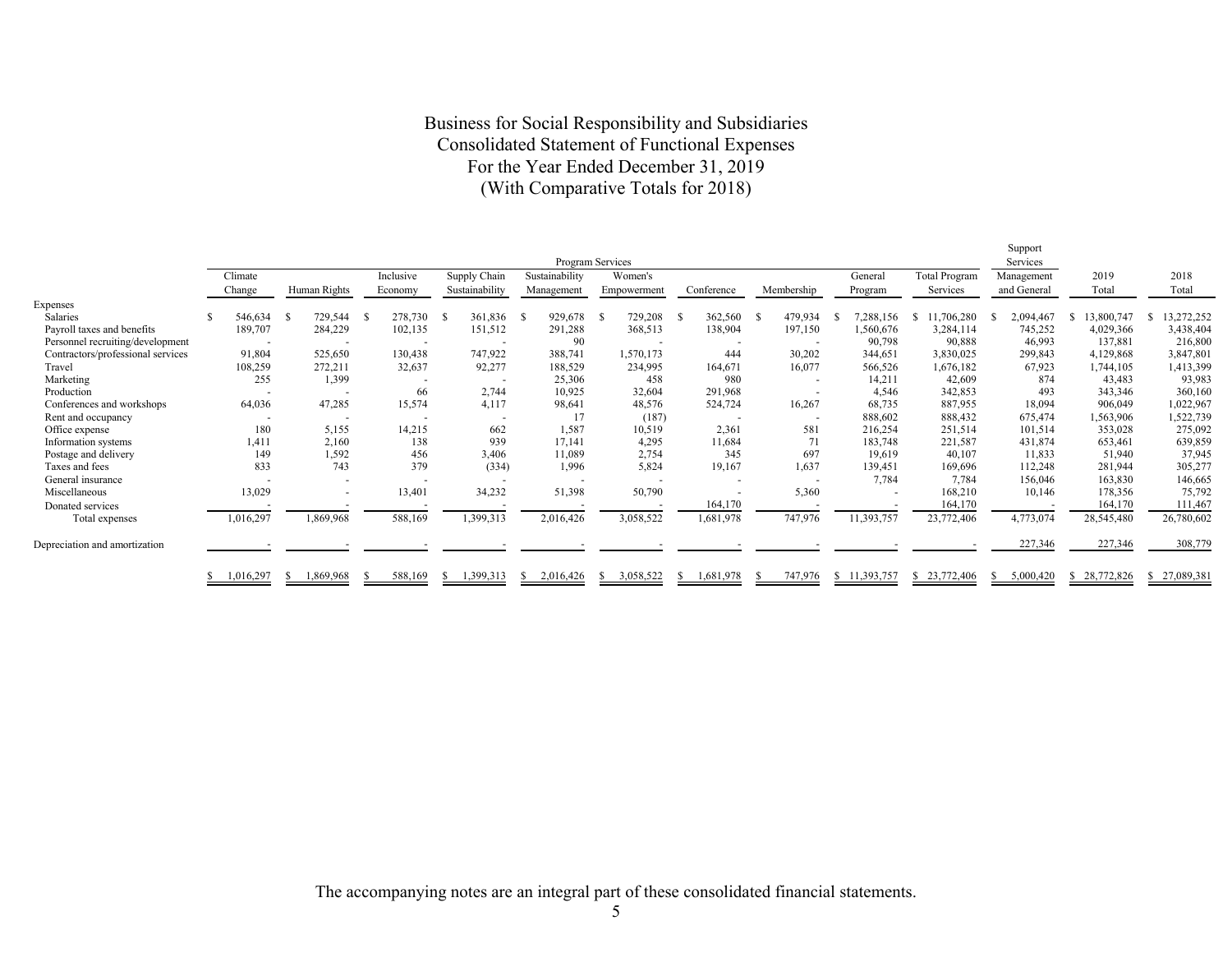# Business for Social Responsibility and Subsidiaries Consolidated Statement of Cash Flows For the Year Ended December 31, 2019 (With Comparative Totals for 2018)

|                                                           | 2019            |    | 2018        |
|-----------------------------------------------------------|-----------------|----|-------------|
| Cash flows from operating activities                      |                 |    |             |
| Change in net assets                                      | \$<br>2,326,295 | \$ | (393, 579)  |
| Adjustments to reconcile change in net assets to net cash |                 |    |             |
| used in operating activities                              |                 |    |             |
| Depreciation and amortization                             | 227,346         |    | 308,779     |
| Loss on fixed asset disposals                             | 120             |    | 4,350       |
| Changes in operating assets and liabilities               |                 |    |             |
| Accounts and grants receivable, net                       | (4,575,769)     |    | 1,110,484   |
| Prepaid expenses and other                                | (122, 157)      |    | 254,846     |
| Lease deposits                                            | 122,647         |    | (111, 430)  |
| Accounts payable                                          | 324,140         |    | (278, 558)  |
| Accrued salaries and related benefits                     | (276, 278)      |    | 513,834     |
| <b>Accrued liabilities</b>                                | (484, 296)      |    | 341,788     |
| Deferred revenue                                          | 2,438,603       |    | (1,887,183) |
| Deferred rent                                             | 1,526           |    | (45, 644)   |
| Net cash used in operating activities                     | (17, 823)       |    | (182, 313)  |
| Cash flows from investing activities                      |                 |    |             |
| Purchases of fixed assets                                 | (300, 419)      |    | (129,992)   |
| Net cash used in investing activities                     | (300, 419)      |    | (129,992)   |
| Cash flows from financing activities                      |                 |    |             |
| Principal repayments on capital leases                    |                 |    | (1,149)     |
| Net cash provided by (used in) financing activities       |                 |    | (1,149)     |
| Net decrease in cash and cash equivalents                 | (318,242)       |    | (313, 454)  |
| Cash and cash equivalents, beginning of year              | 4,271,161       |    | 4,584,615   |
| Cash and cash equivalents, end of year                    | 3,952,919       | S  | 4,271,161   |
|                                                           |                 |    |             |

# Supplemental disclosures of cash flow information

| Cash paid during the year for |                    |              |
|-------------------------------|--------------------|--------------|
| Interest                      |                    | 536 \$ 1,427 |
| Taxes                         | 299,929 \$ 181,086 |              |

The accompanying notes are an integral part of these consolidated financial statements.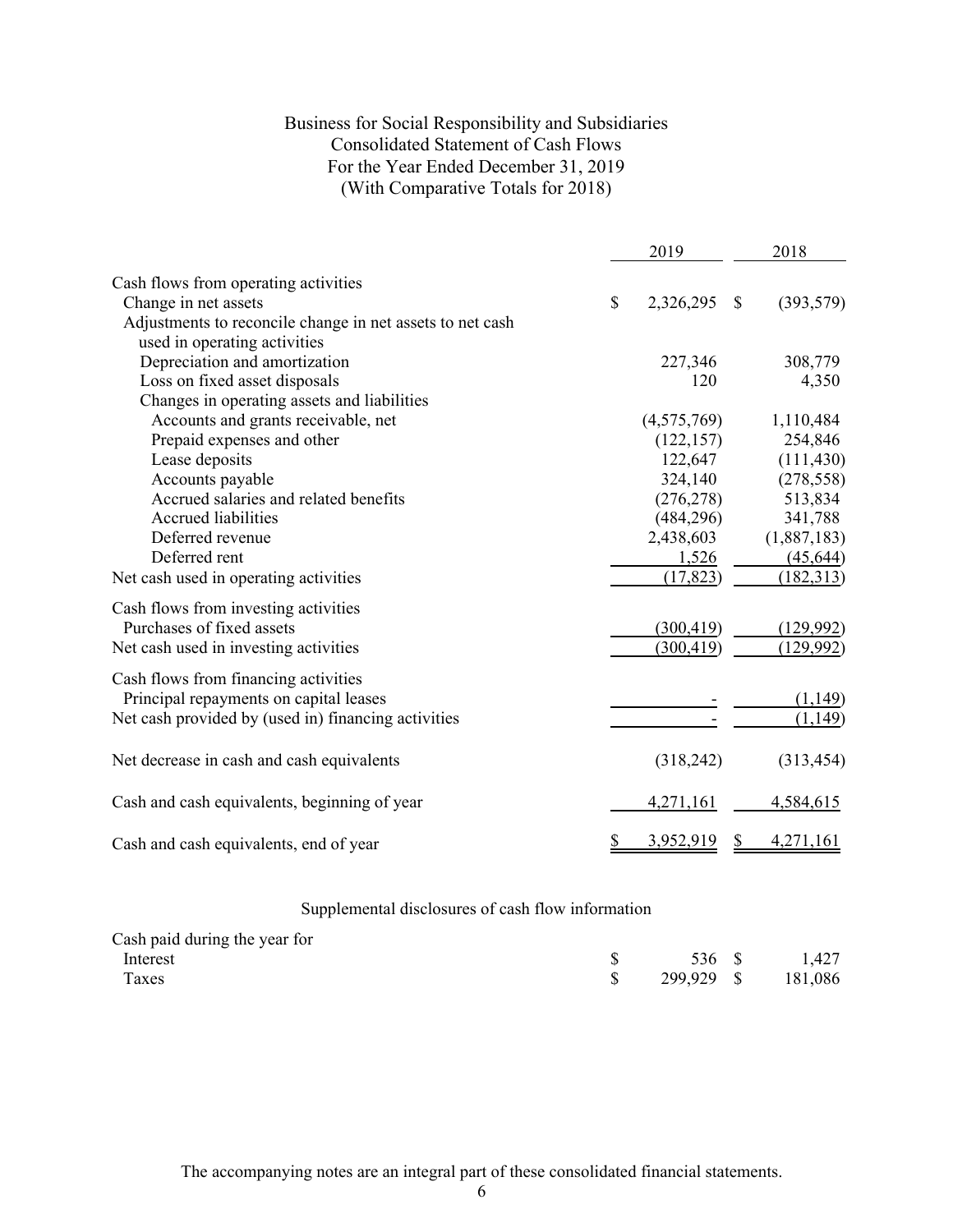#### 1. NATURE OF OPERATIONS

Business for Social Responsibility and Subsidiaries ("BSR") is a global nonprofit organization that works with its network of more than 250 member companies to develop sustainable business strategies and solutions through consulting, research and cross sector collaboration. With seven offices in Asia, Europe and North America, BSR uses its expertise in environment, climate, human rights, economic development, and governance and accountability to guide global companies toward creating a just and sustainable world. Visit www.bsr.org for more information about BSR's more than 20 years of leadership in corporate responsibility.

#### 2. SUMMARY OF SIGNIFICANT ACCOUNTING POLICIES

#### Basis of consolidation

The consolidated financial statements include the Organization and its wholly-owned subsidiaries in China, France, Denmark, Japan and its branch in Hong Kong (together, "BSR"). All significant intercompany transactions have been eliminated in consolidation.

The financial statements of the foreign subsidiaries are translated into U.S. dollars using the current rate method. Balance sheet accounts are translated into U.S. dollars at the rate of exchange in effect at period end, and revenue and expenses are translated at average rates of exchange in effect during the period. The effects of the foreign currency translation are included in other nonoperating changes in net assets.

#### Basis of accounting and financial statement presentation

The accompanying consolidated financial statements are prepared on the accrual basis of accounting in accordance with accounting principles generally accepted in the United States of America applicable to nonprofit organizations.

Financial accounting standards require nonprofit organizations to classify net assets in the accompanying consolidated statement of financial position and consolidated statement of activities in two classes of net assets based on the existence or absence of donor imposed restrictions.

- *Net assets without donor restrictions* represent the portion of net assets that are not subject to donor-imposed stipulations. These net assets are intended for use by management and the Board of Directors for general operations.
- *Net assets with donor restrictions* represent the portion of net assets for which use is limited by donor-imposed stipulations that either expire by passage of time and/or can be fulfilled and removed by actions of BSR. Contributions to be held in perpetuity as directed by the donors are also included if applicable. The income from these contributions and support is available to support activities of the Organization as designated by the donor.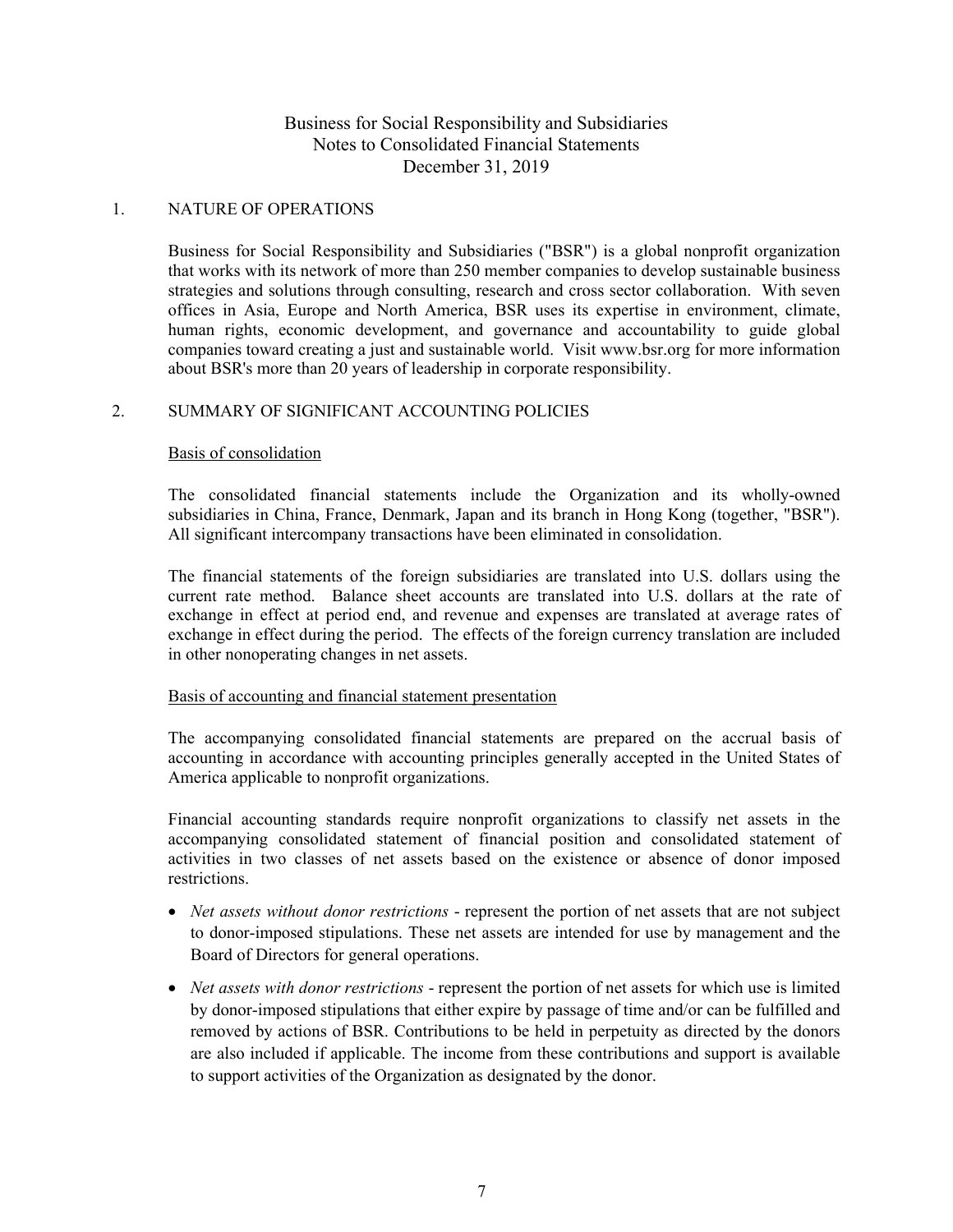#### 2. SUMMARY OF SIGNIFICANT ACCOUNTING POLICIES (continued)

#### Cash and cash equivalents

Cash and cash equivalents consist of funds in bank accounts.

#### Accounts and grants receivable

Accounts receivable consist of amounts due from consulting contracts, conferences and membership. Accounts receivable are stated at the amount management expects to collect from outstanding balances. An allowance for doubtful accounts is maintained, based on past experiences and other known circumstances. Account balances are charged off against the allowance for doubtful accounts after all means of collection have been exhausted and the potential for recovery is considered remote. At December 31, 2019, the allowance for doubtful accounts was \$20,524.

Grants receivable consist of amounts due from foundations and government entities. At December 31, 2019, grants receivable amounted to \$2,511,584 and is included as part of accounts and grants receivable. Management believes this amount is fully collectible; therefore, no allowance for doubtful accounts has been provided.

#### Fixed assets

BSR capitalizes additions of fixed assets on the date of acquisition with a cost in excess of \$1,000 or at fair value, if donated. Depreciation is computed on the straight-line method over estimated useful lives of two to three years for IT equipment and software, and seven years for furniture. Leasehold improvements are amortized over the lesser of the estimated useful life of the respective assets or the related lease term.

#### Revenue recognition and deferred revenue

Consulting revenue is recognized when services are provided. On fixed fee contracts, if billings are submitted prior to the revenue being earned, the amount is recorded as deferred revenue and recognized when earned. Revenues for contracts that contain multiple performance obligations are allocated upon the full contract value as BSR measures deliverables in units of consulting time on a percentage of completion basis towards the final product delivered to the customer.

Conference and seminar revenue is recognized on the date the event is held. Amounts received prior to the events are recorded as deferred revenue.

Revenue from membership dues is deferred and recognized on a straight-line basis over the periods to which the dues relate.

Government funded contracts are recognized as revenue as related expenses are incurred. Cash received in advance of expenditures is classified as deferred revenue.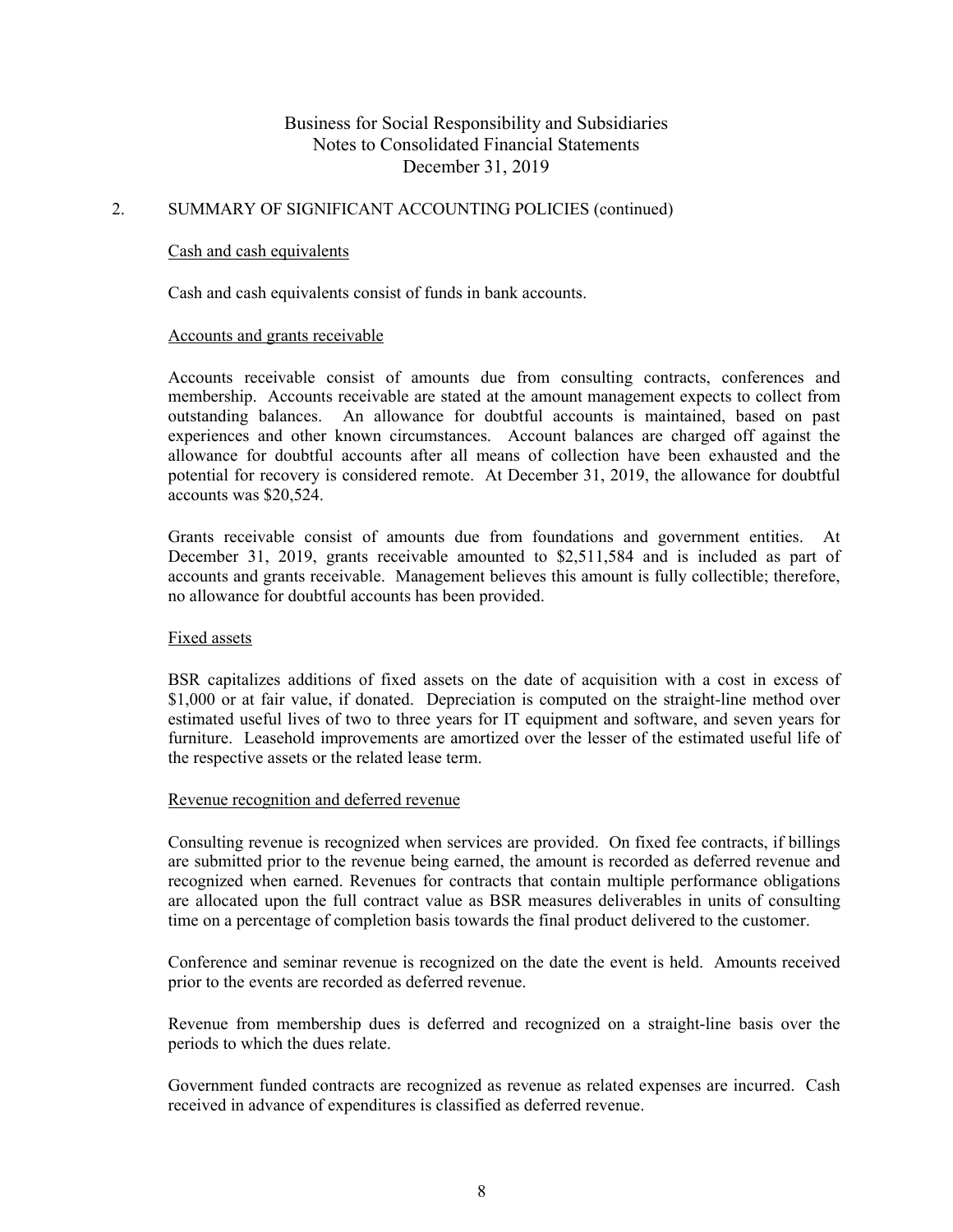#### 2. SUMMARY OF SIGNIFICANT ACCOUNTING POLICIES (continued)

#### Revenue recognition and deferred revenue (continued)

Contributions are recognized as revenue when the donor makes an unconditional promise to give. Unconditional promises to give are recognized as revenue and receivables in the period in which notification of the promise is received. Donor-restricted contributions are reported as increases in net assets with donor restrictions depending on the nature of the restrictions. When a restriction expires, net assets with donor restrictions are reclassified to net assets without donor restrictions and reported in the consolidated statement of activities as net assets released from restrictions.

#### Donated services

Non-cash donations are recorded as contributions at the fair value of the gift at the date of the donation.

Contribution revenue and a related expense is recorded for donated services at the fair value of those services if the services create or enhance nonfinancial assets or require specialized skills, are performed by people with those skills, and would otherwise need to be purchased if not donated. Noncash contributions received during the year ended December 31, 2019 amounted to \$164,170 consisted primarily of donated professional services.

#### Functional allocation of expenses

The costs of providing BSR's various programs and other activities have been presented in the consolidated statement of functional expenses. During the year, such costs are accumulated into separate groupings as either director or indirect. Direct costs associated with specific programs are recorded as program expenses. Program expenses may include allocable management and general and fundraising expenses. Indirect or share costs are allocated among program and support services by a method that measures the relative degree of benefit. BSR uses actual salary dollars to allocate indirect costs.

#### Income taxes

The Organization has been granted tax-exempt status under Section  $501(c)(3)$  of the Internal Revenue Code, under Section 1(d) of Title II of the District of Columbia Department of Finance and Revenue Code, and under Section 2370l(d) of the California Revenue and Taxation Code and generally is not subject to state or federal income taxes. Taxes are paid on unrelated business income which arises from certain consulting services.

The subsidiaries and Hong Kong branch of the Organization are all subject to income taxes in foreign jurisdictions. The Chinese subsidiary is a wholly-foreign-owned enterprise and the French subsidiary is a 1901 Association. Income tax expense is provided for based on management's estimates of tax liability in those jurisdictions. Tax expense recorded for foreign jurisdictions during 2019 was \$31,936.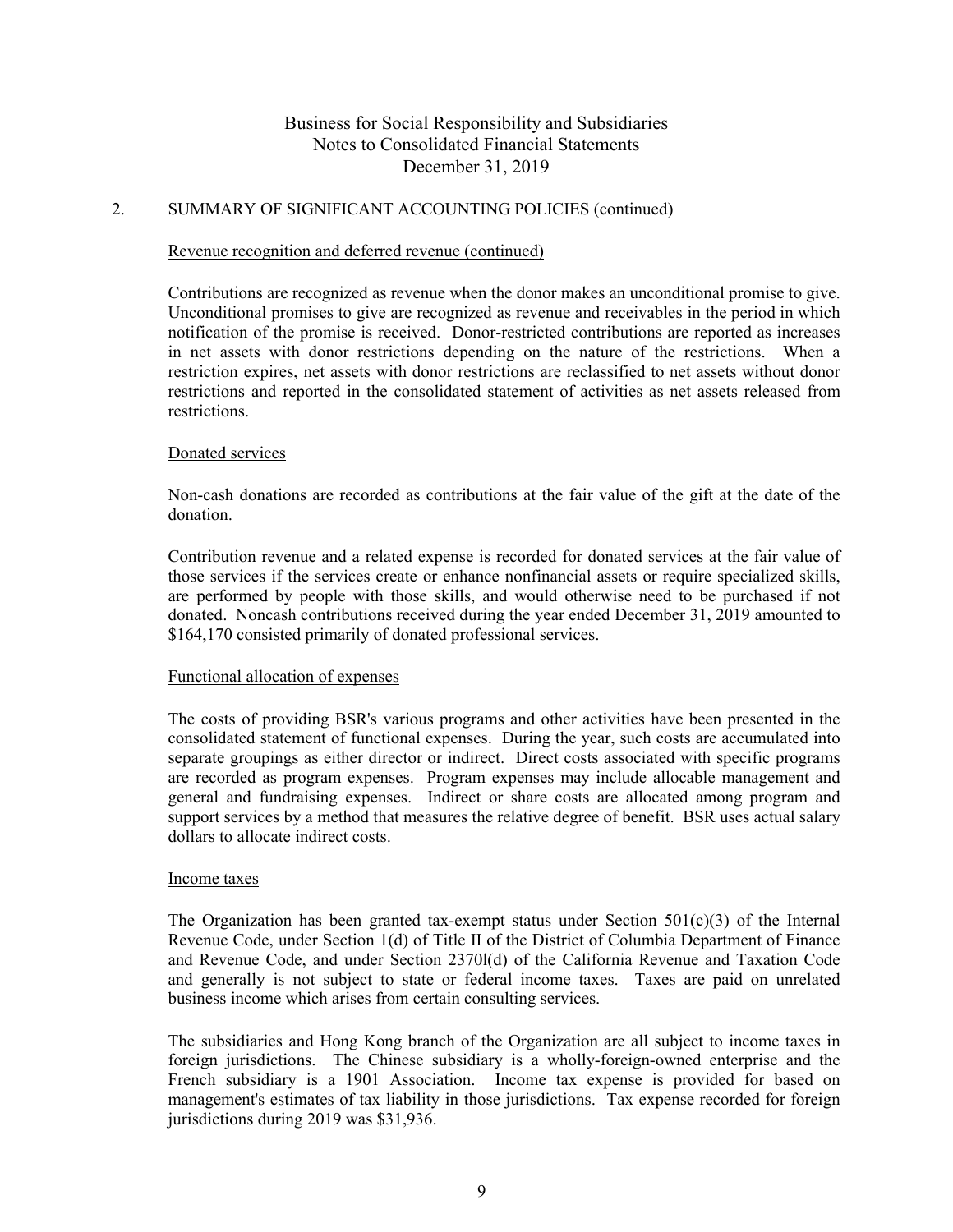#### 2. SUMMARY OF SIGNIFICANT ACCOUNTING POLICIES (continued)

#### Income taxes (continued)

BSR reviews and assesses tax positions taken or expected to be taken against the more-likelythan-not recognition threshold and measurement attributes for recognition in the consolidated financial statements. BSR's policy for evaluating uncertain tax positions is a two-step process. The first step is to evaluate the tax position for recognition by determining if the weight of available evidence indicates that it is more-likely-than-not that the position will be sustained upon audit, including resolution of related appeals or litigations processes, if any. The second step is to measure the tax benefit or liability as the largest amount that is more than 50% likely to be realized or incurred upon settlement. As the Organization is exempt from taxation under Section 501(c)(3) of the Internal Revenue Code and is generally not subject to federal or state income taxes, the tax positions taken or expected to be taken by the Organization have not had a material impact on the consolidated financial statements. Tax expense recorded for unrelated business income tax ("UBIT") during 2019 was \$18,408.

#### Concentration of credit risk

BSR maintains the majority of its cash deposits with one financial institution. Such amounts may at times exceed Federal Deposit Insurance Corporation limits. To date, BSR has not experienced any losses in these accounts.

Receivables consist primarily of unsecured amounts due from companies and foundations. BSR has two grants receivables that consist 22% of the total balance. Credit risk is mitigated by the number of companies and foundations comprising the receivable balance. An allowance for doubtful accounts is also maintained.

#### Use of estimates

The preparation of the consolidated financial statements in conformity with accounting principles generally accepted in the United States of America requires management to make estimates and assumptions that affect the reported amount of assets and liabilities, and revenue and expenses, as well as contingent assets and liabilities during the reporting period. Actual results could differ from those estimates. The key estimates that require significant judgment by management include the allocation of functional expenses, allowance for doubtful accounts, useful lives of long-lived assets, and the short term and long term nature of assets and liabilities.

#### Prior year information

The consolidated financial statements include certain prior year summarized comparative information in total but not by net asset class. Such information does not include sufficient detail to constitute a presentation in conformity with accounting principles generally accepted in the United States of America. Accordingly, such information should be read in conjunction with BSR's consolidated financial statements for December 31, 2018 from which the summarized information was derived.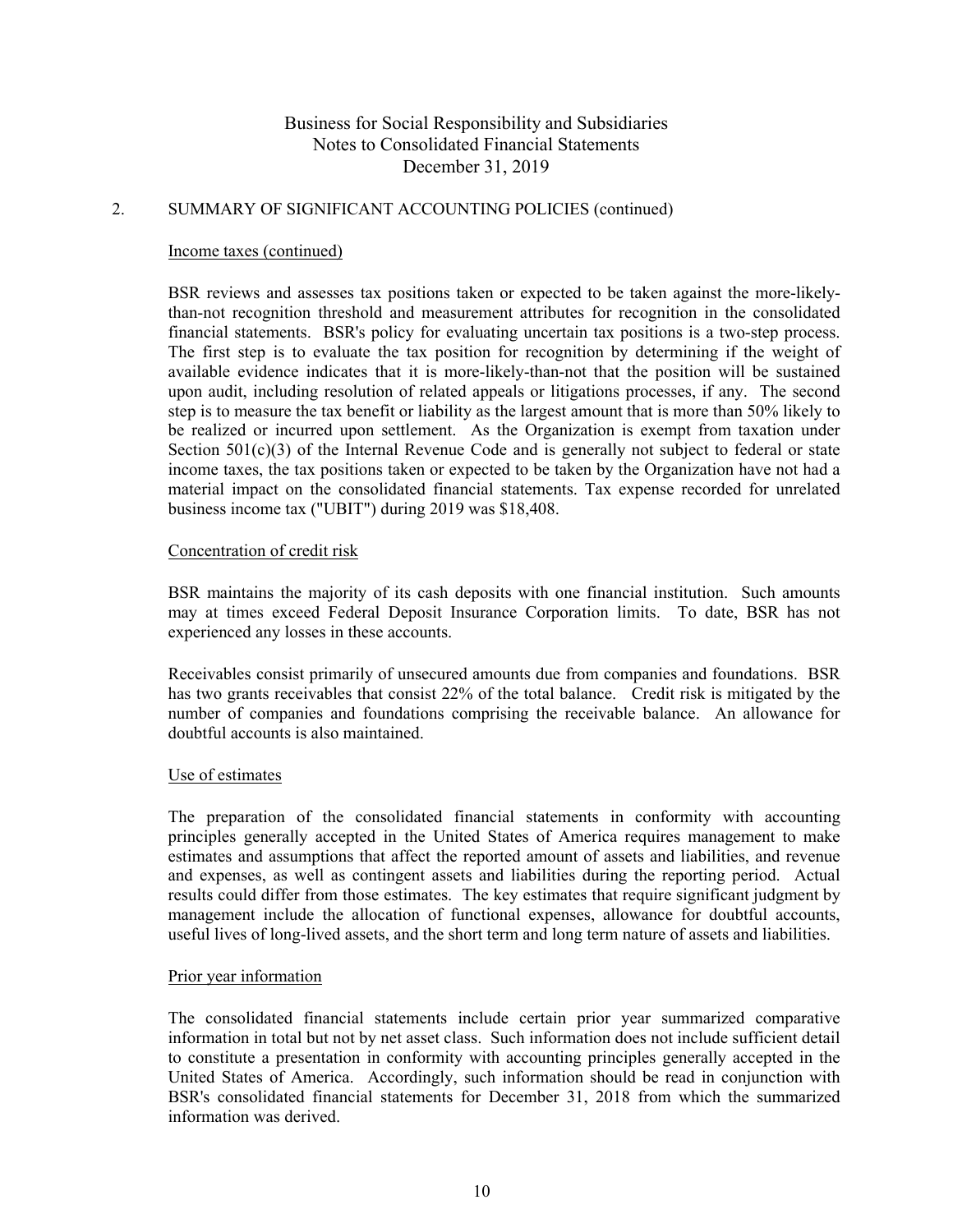#### 2. SUMMARY OF SIGNIFICANT ACCOUNTING POLICIES (continued)

#### Subsequent events

BSR evaluated subsequent events for recognition and disclosure through April 1, 2020, the date the consolidated financial statements were available to be issued. Subsequent events have occurred that would have a potential material impact on the presentation of BSR's consolidated financial statements.

#### Foreign currency exchange rate risk

In the normal course of business, BSR is subject to risk from adverse fluctuations in foreign currency exchange rates with the US dollar. BSR does not use derivative financial instruments to manage its risks associated with foreign currency exchange fluctuations.

#### Change in accounting principle

Effective January 1, 2019, BSR adopted Accounting Standards Update (ASU) 2014-09, *Revenue from Contracts with Customers* (Topic 606). The standard replaces previous revenue recognition standards and requires entities to recognize revenue when promised goods or services are transferred to customers in an amount that reflects the consideration to which an entity expects to be entitled for those goods or services by applying the following steps:

- (i.) Identify the contract(s) with a customer
- (ii.) Identify the performance obligation in the contract(s)
- (iii.) Determine the transaction price.
- (iv.) Allocate the transaction price to the performance obligations in the contract(s), and
- (v.) Recognize the revenue, when, or as, the Company satisfies a performance obligation

BSR adopted the ASU using the modified retrospective approach. There were no cumulative effect to the opening of net assets after applying the new guidance to all contracts with customers that were not completed as of January 1, 2019. The adoption is not expected to have a material impact on future financial results, as the adoption did not change the recognition pattern for BSR's existing revenue streams.

Effective January 1, 2019, BSR adopted Accounting Standards Update (ASU) 2018-08, *Clarifying the Scope and the Accounting Guidance for Contributions Received and Contributions Made* (Topic 958). The purpose of the standard was to assist entities in evaluating whether transactions should be accounted for as contributions or as exchange transactions subject to other guidance and determining whether a contribution is conditional.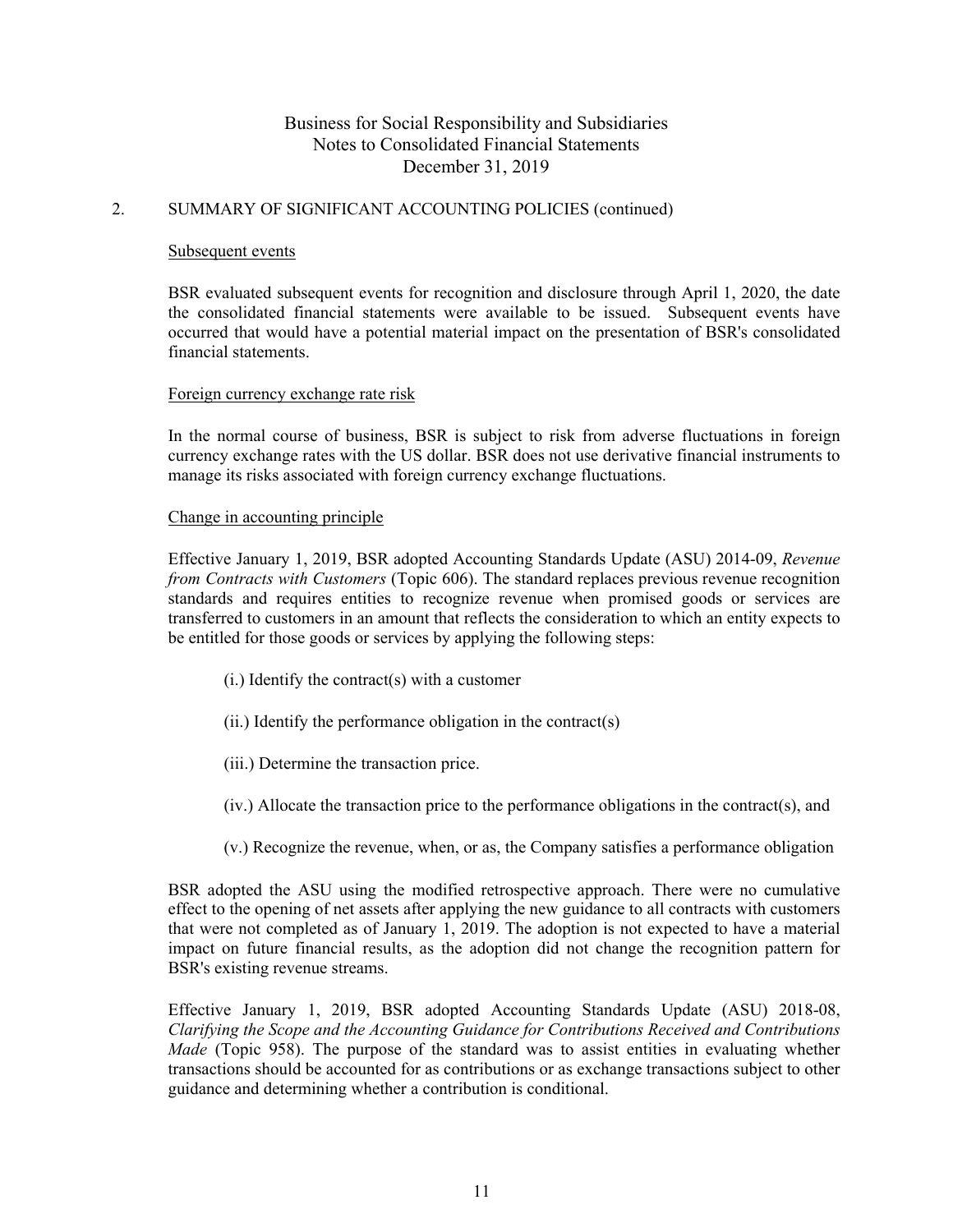#### 2. SUMMARY OF SIGNIFICANT ACCOUNTING POLICIES (continued)

#### Change in accounting principle (continued)

BSR adopted the ASU using the modified retrospective approach. There were no cumulative effect to the opening of net assets after applying the new guidance to all contributions and grants that were not completed as of January 1, 2019. The adoption is not expected to have a material impact on future financial results, as the adoption did not change the recognition pattern for BSR's existing revenue streams.

### 3. FIXED ASSETS

Fixed assets consist of the following:

| Software development     | \$<br>257,755 |
|--------------------------|---------------|
| IT equipment             | 660,398       |
| Furniture and fixtures   | 752,702       |
| Leasehold improvements   | 899,826       |
|                          | 2,570,681     |
| Accumulated depreciation | (1,977,983)   |
|                          | 592,698       |

Depreciation and amortization expense for the year ended December 31, 2019 was \$227,346.

#### 4. OPERATING LEASES

BSR recognizes all rent expense on a straight-line basis. BSR maintains offices and leases in the United States, China, Denmark, France, and Hong Kong. The lease terms run from September 2009 to February 2022. In 2018, BSR signed a new lease agreement for an office space in San Francisco, California. The lease term is from April 1, 2019 to March 31, 2026. The rental amounts range from \$3,514 to \$37,759 per month for these office spaces, with annual increases built over the lease terms.

Future minimum lease payments under operating leases, having remaining non-cancelable lease terms are as follows:

| 2020       | 1,339,941<br>\$ |
|------------|-----------------|
| 2021       | 1,363,070       |
| 2022       | 1,402,321       |
| 2023       | 793,690         |
| 2024       | 507,759         |
| Thereafter | 644,979         |
|            |                 |
|            | 6,051,760       |

Year ending December 31,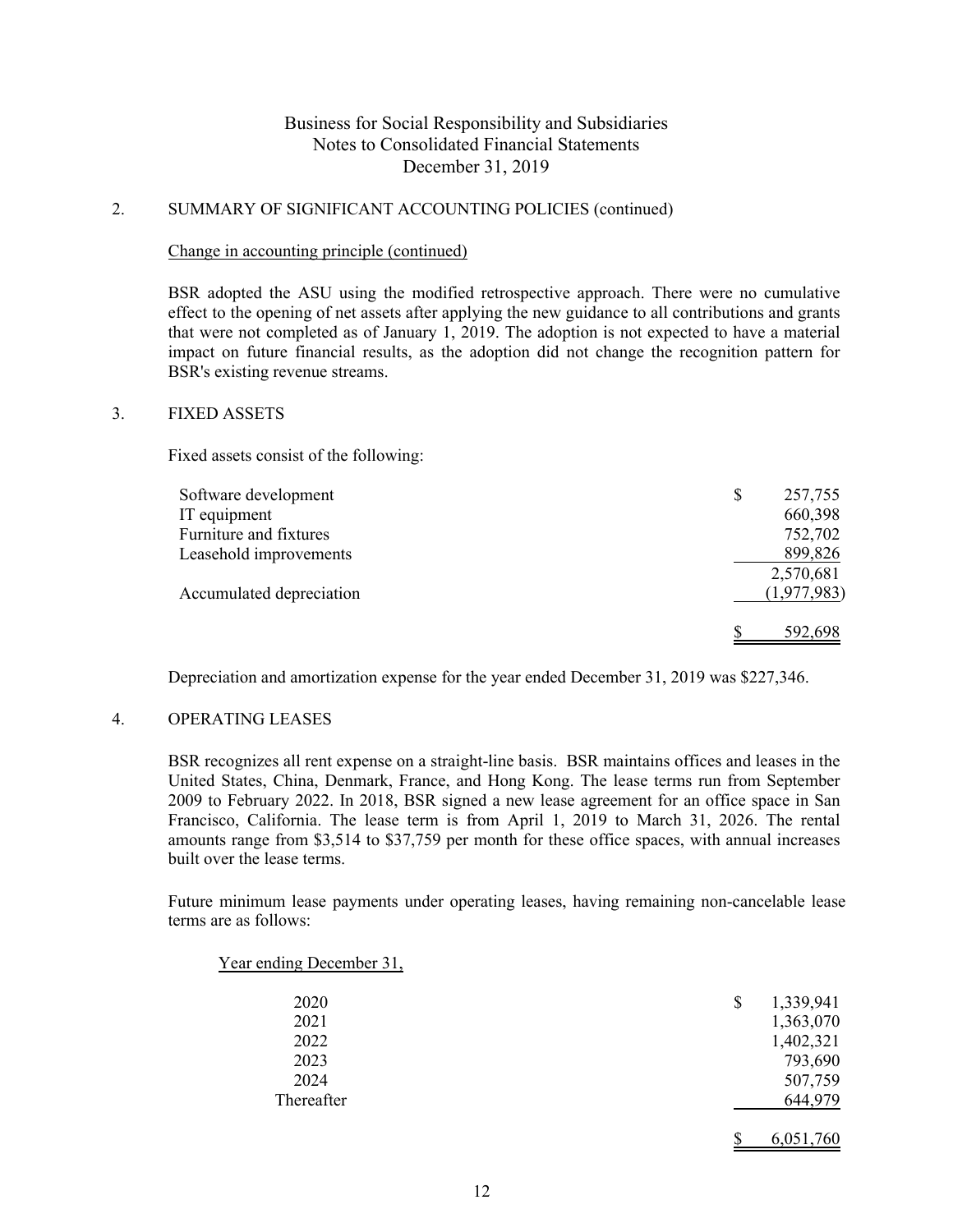#### 4. OPERATING LEASES (continued)

Rental expense under all operating leases for the year ended December 31, 2019 was \$1,437,820.

#### 5. NET ASSETS WITH DONOR RESTRICTIONS

Net assets with donor restrictions consisted of the following:

| Climate Change                   | 178,800<br>\$ |  |
|----------------------------------|---------------|--|
| Women's Empowerment              | 172,656       |  |
| Human Rights                     | 25,000        |  |
| <b>HER</b> Project               | 4,891,339     |  |
| Inclusive Economy                | 795,670       |  |
| <b>Sustainability Management</b> | 1,220,491     |  |
| Supply Chain Sustainability      | 8,532         |  |
|                                  | 7,292,488     |  |

Net assets with donor restrictions released from restriction during the year were as follows:

| Climate Change      | \$<br>(403,390) |
|---------------------|-----------------|
| Women's Empowerment | (303,789)       |
| Human Rights        | (74, 977)       |
| <b>HER</b> Project  | (1,570,653)     |
| Inclusive Economy   | (753, 404)      |
| Other               | 3,919           |
|                     | (3,102,294)     |

#### 6. LINE OF CREDIT

In previous fiscal years, BSR entered into a line of credit arrangement with a financial institution that includes a maximum borrowing limit of \$500,000. The line of credit bears interest at a rate equal to bank's base rate plus  $0.50\%$  (6.00% at December 31, 2019). There was no borrowings outstanding under the line at December 31, 2019. BSR is required to maintain compliance with certain financial and reporting covenants under the terms of the agreement; BSR was in compliance with the covenants at December 31, 2019.

### 7. RETIREMENT PLANS

The Organization sponsors a 401(k) salary deferral plan for eligible U.S. employees. Participants may make contributions to the plan. During 2019, there were no employer matching contributions to this plan, and employer annual discretionary contributions to this plan totaled \$227,891.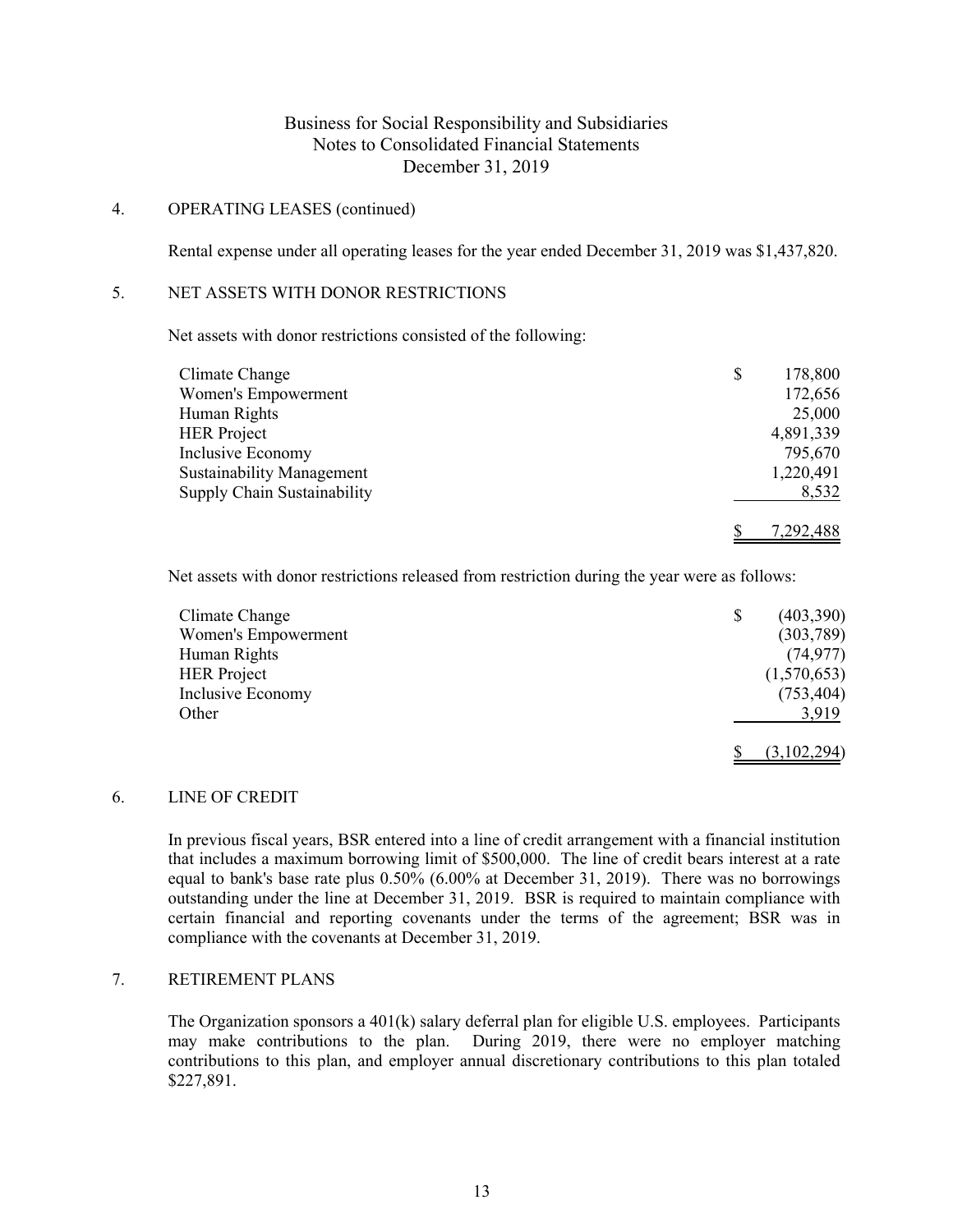#### 7. RETIREMENT PLANS (continued)

On August 1, 2004, BSR established a voluntary salary deferral plan for the Chief Executive Officer ("Participant") under IRC Section 457(b). During 2019, there were no employer contributions to the plan. The Participant is immediately vested in employer contributions.

#### 8. RELATED PARTY TRANSACTIONS

BSR receives revenues from companies that employ members of the Board of Directors. For the year ended December 31, 2019, BSR recognized revenues that totaled \$220,845 in membership fees, \$1,367,313 in consulting fees and \$11,170 in conference sponsorship from such companies. Total amounts receivable from these companies was \$250,242 at December 31, 2019.

#### 9. COMMITMENTS AND CONTINGENCIES

Certain grants and contracts require compliance with various requirements. Failure to comply with these requirements could result in disallowance of costs and potential repayment to the sponsor(s). However, management considers the likelihood of a need to return funds to sponsors to be remote.

#### 10. LIQUIDITY AND FUNDS AVAILABLE

The following reflects BSR's financial assets as of the balance sheet date, reduced by amounts not available for general use because of contractual or donor-imposed restrictions within one year of the balance sheet date.

BSR's financial assets are made available to meet its general expenditures, liabilities, and other obligations as they come due. BSR has cash and cash equivalents available to meet liquidity needs. Contributions and accounts receivable that are considered current will be collected from donors within one year. Monthly, the Executive Committee reviews BSR's financial position and ensures that a reasonable cash position is being maintained. BSR maintains 45 days in cash as a minimum.

The following is a quantitative disclosure which describes assets that are available within one year of December 31, 2019 to fund general expenditures and other obligations when they become due:

| Cash and cash equivalents                                                     | 3,952,919   |
|-------------------------------------------------------------------------------|-------------|
| Accounts and grants receivable, current portion                               | 12,827,202  |
|                                                                               | 16,780,121  |
| Less: Donor restricted funds                                                  | (7,292,488) |
|                                                                               |             |
| Financial assets available to meet cash needs for general expenditures within | 9,487,633   |
| one year                                                                      |             |
|                                                                               |             |
| Funds available - line of credit                                              | 500,000     |